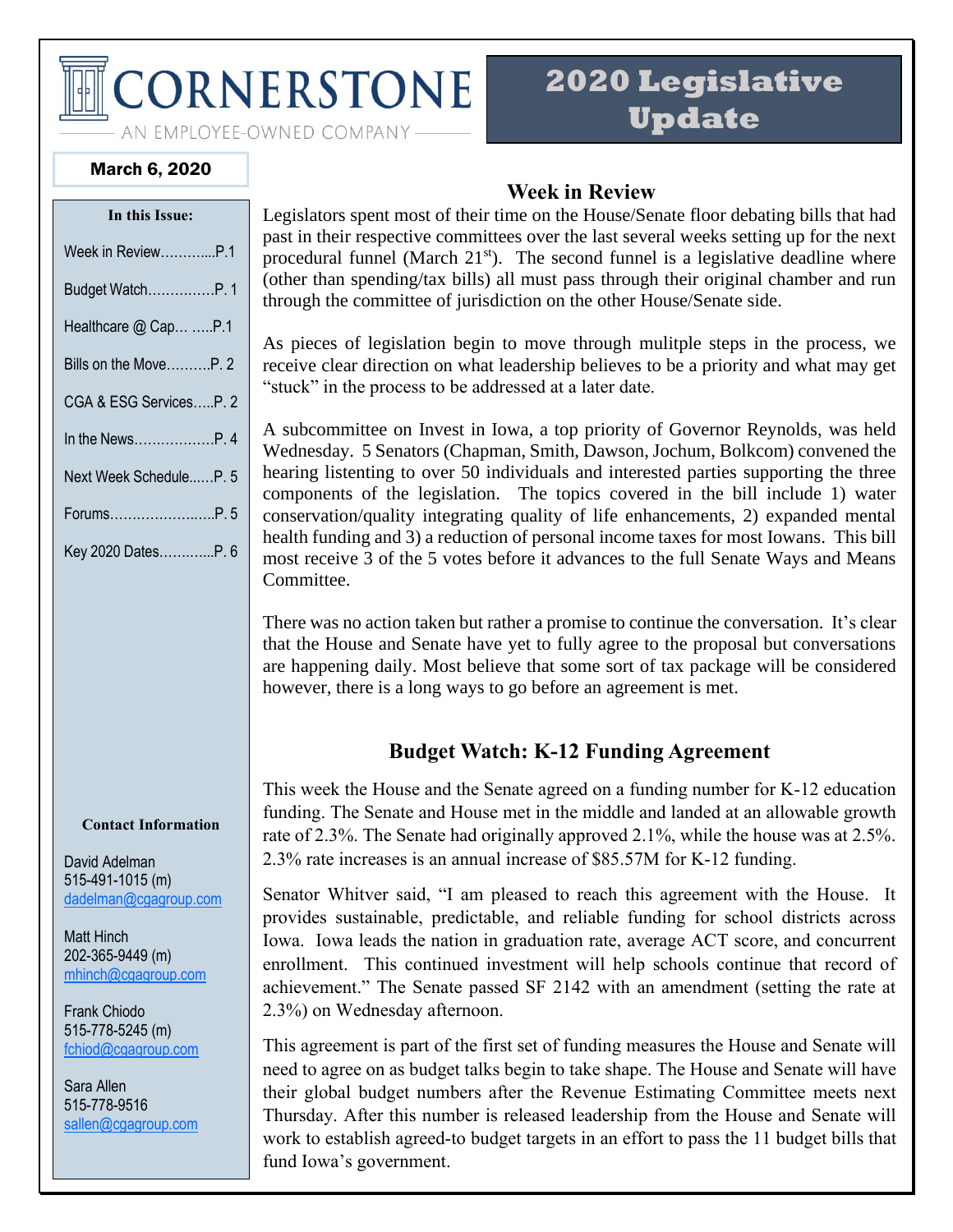

#### **Healthcare @ the Statehouse**

Several health-focused pieces of legislation moved through the chambers this week. There continues to be a priority placed on **EMS services**. Expansion efforts are being brought forth in multiple ways. House **File 2434** establishes procedures for EMS to be declared an essential service and strikes requirements for an election to impose a levy or surtax; like most EMS bills, this legislation passed out of House Ways and Means unanimously. For hospitals or schools looking to offer **EMS training**, the Senate passed **SF 2283**, which would require the facilities to apply for authorization through the Department of Public Health and develop the program themselves. This moved through the Senate unanimously and will now make its way to the House. We are sure to see other bills related to this topic move as standalone legislation and within the HHS budget.

As discussed in our last newsletter and of interest to many of our clients is **physician recruitment** in rural Iowa. **SF 2118**, allowing doctors to refinance loans under the Rural Physician loan repayment program, will be heading to the Governor after passing the House 96-1. The Governor will also be receiving **SF 2268**, after passing 43-6, which raises the age for tobacco and vapor products to 21.

Significantly more controversial, **SF 2366** is moving through the Senate. This bill creates **Medicaid eligibility requirements** for government assistance programs, including SNAP, Medicaid, and childcare. The bill prohibits DHS from granting categorical eligibility to SNAP, establishes work requirements for Medicaid eligibility, and implements a phase-out process for families who lost eligibility but still have children in childcare. This passed the Senate on a party-line vote, 31-18, and is headed to the House where its fate is unknown. According to LSA, the State will see a \$47.6 million reduction in state Medicaid expenses and \$198 million cuts federally.

Scope of practice legislation continues to be addressed by the Legislature, blurring the lines of practitioners and not necessarily considering educational levels of these individual groups.

The Senate will take up **HF 2267** (having passed the House unanimously), which focuses on **dental practitioners**. This bill will strike location restrictions for dental hygienists, and with additional training, this bill would allow dental assistants to perform x-rays and place sealants on teeth. There is also an authorization for the Dental Board to issue penalties \$500 when continuing educational requirements are not met.

**House File 310**, a bill that passed the House last year, is also being addressed in the Senate. HF 310 authorizes **optometrists** to administer injections for procedures like eye treatments, anaphylactic shock, and a few others; this authorization would only be granted following training and approval by the Board of Optometry.

After compromises between the **Physician Assistant** Society and multiple physician groups, the Senate passed **SF 2357** addressing practice guidelines for PAs. SF 2357 would authorize PA's to prescribe and dispense of prescription drugs, as well as perform any medical duty that they have received proper training.

Rounding out the scope of practice work this week, the Senate passed **SF 2318** which would allow health care practitioners to **collaborate with pharmacists** for patient care and drug therapy.

A few "spending" bills affecting the health and well being of Iowans moved through the House Appropriation's committee this week. The Committee unanimously passed **HF 2345**, which would **protect elders** in the instance of financial exploitation. When a broker, investment advisor, or other financial entity has reason to believe that financial exploitation has been committed against a senior or dependent adult, they must report their findings to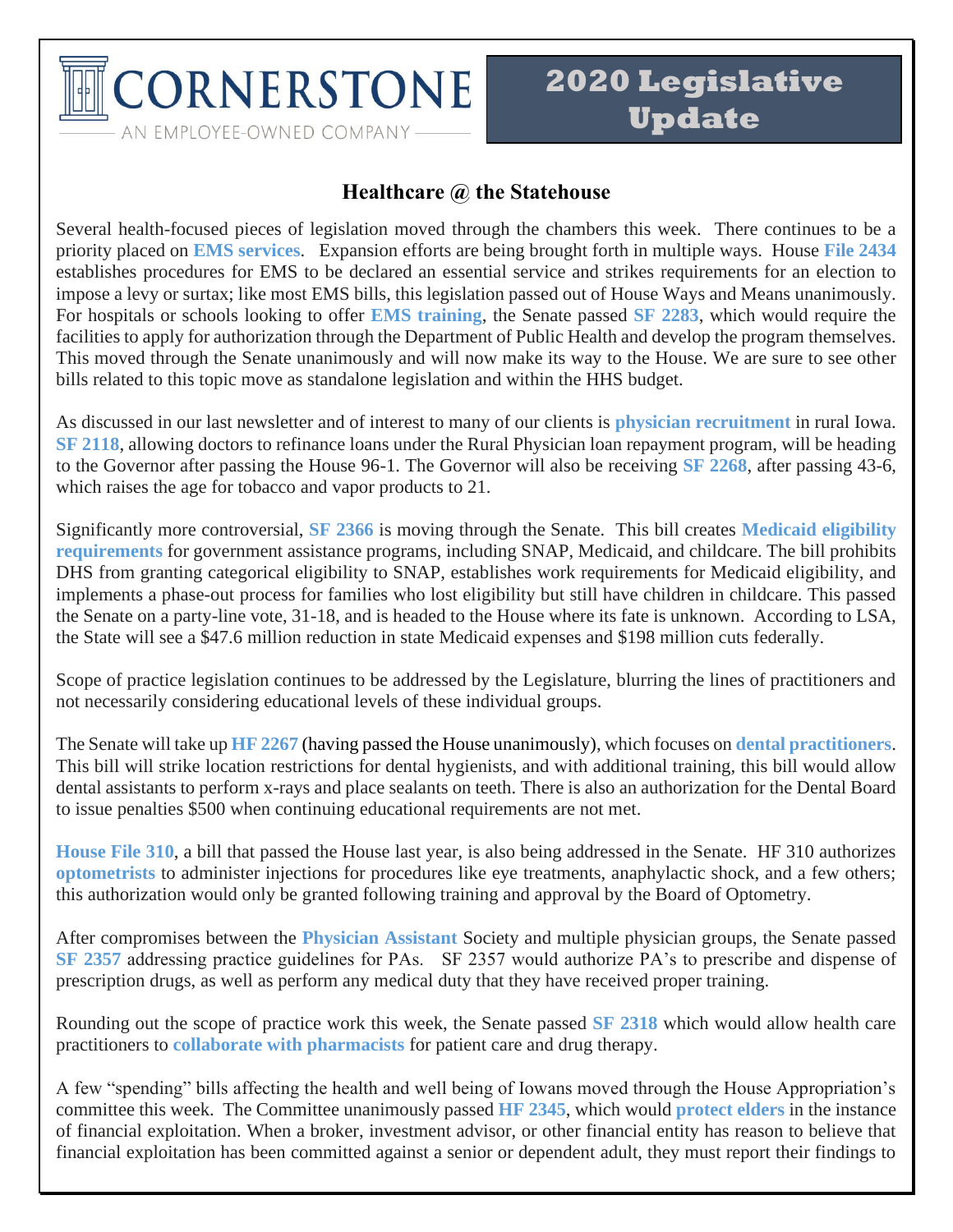**CORNERSTONE** AN EMPLOYEE-OWNED COMPANY-

the Insurance Commissioner. The bill would grant records be available to law enforcement and delay any further disbursements to be postponed until further investigation.

Another priority topic for the Legislature and Governor this year is **childcare**. On of these bills addressing the subject is **HF 2595**. The House Ways and means committee approved HF 2595, creating incentives for developers in completing childcare projects. The incentive would be determined based on the size of the city and other formulas but caps the incentives on a single project at \$200,000 in incentives. LSA determined this would cost the Department of Revue about \$90,000 to administer the program.

#### **Bills on the Move**

Several bills moved through the full House and Senate this week which include:

- *Canned Cocktails.* The House and Senate have passed a bill, **SF 2134**, that allows a brewery to purchase alcohol through the ABD in order to make canned cocktails.
- *Biofuels*. The Senate Ways and Means committee unanimously passed the biofuels differential bill. The bill is now eligible for floor debate.

• *City and Counties Renters on Public Assistance*. The Iowa Senate on Tuesday passed legislation to ban cities and counties from passing local laws to block discrimination against renters who are on public assistance. Des Moines and Iowa City have ordinances that ban the discrimination allowing for a diverse housing core. Democrats criticized [Senate File 2368](https://www.legis.iowa.gov/legislation/BillBook?ga=88&ba=SF2368) as a way for landlords to discriminate against renters because they are racial minorities, for example, but under the guise of turning down federal aid such as Section 8 certificates. The Greater Iowa Apartment Association said the decision on whether to accept vouchers should be left to landlords. They also favored a statewide approach to the issue rather than laws that could vary from city to city. Source: [Iowa Capital Dispatch](https://iowacapitaldispatch.com/briefs/senate-passes-bill-allowing-apartment-owners-to-deny-applicants-with-federal-aid/)

• *Broadband Grant Exemption*. HF 2575 passed the Ways and Means committee in the House this week. The bill exempts grants for broadband service given to communications companies from the state income tax. The bill is expected to reduce personal and corporate income taxes, with an annual reduction of about \$200,000 in personal income taxes in \$1.2 million in corporate taxes FY 2025

• *Private Generation Tariffs*. The Senate approved the House amendment to SF 583 private generation tariffs, and sent the bill to the Governor. This bill is the compromise between solar, energy and agriculture. The bill now goes to the Governor for her signature.

## **Cornerstone's ESG Services are Helping Companies Improve Risk Management and Access to Capital**

Included in this post is a press release from our Washington DC office regarding our ESG work and the benefit it can bring potential and current clients.

2020 is proving to be the year of Environmental Social Governance (ESG), and Cornerstone's Strategic Advisory team is helping companies across industries to develop, implement and communicate their commitment to ESG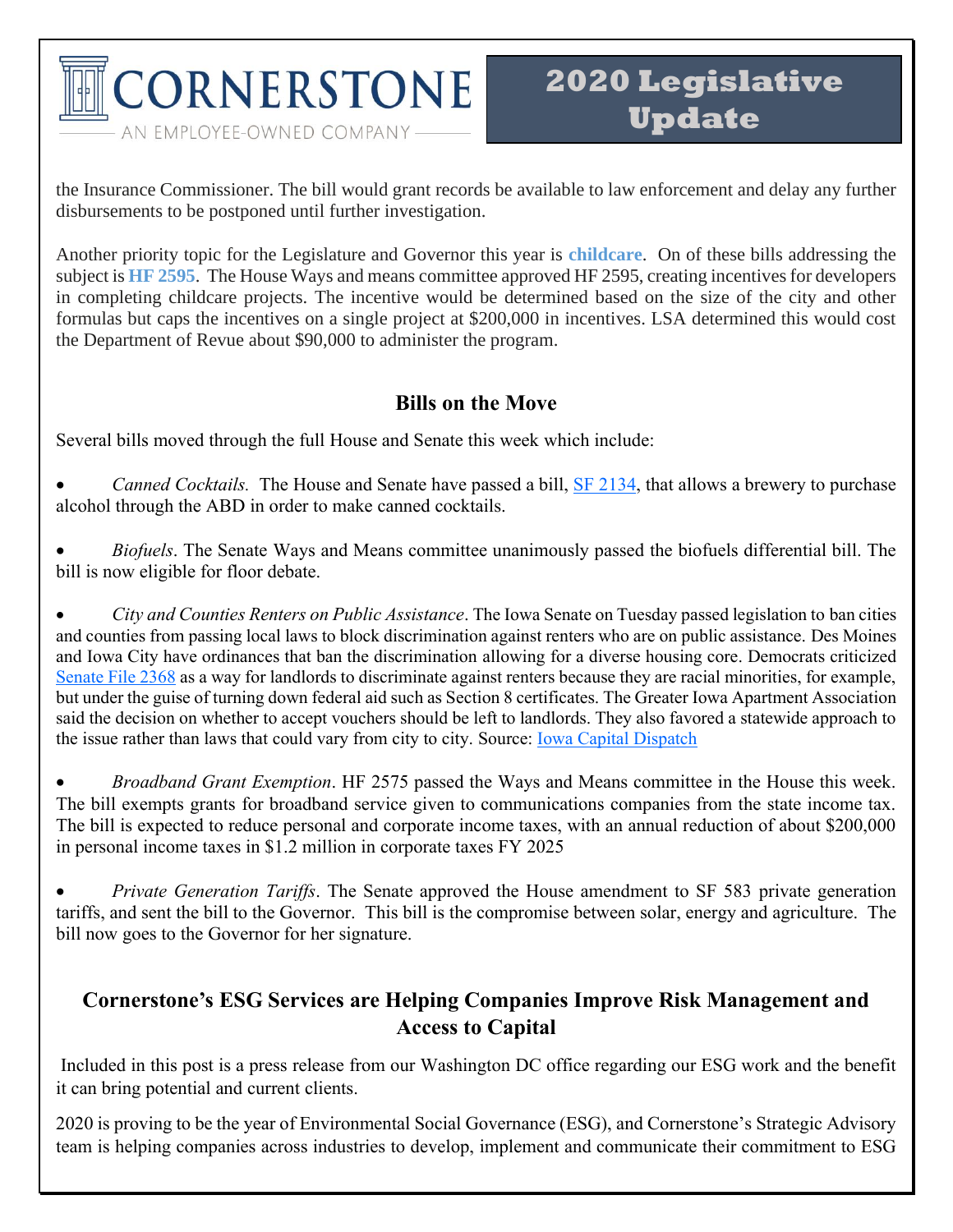CORNERSTONE

AN EMPLOYEE-OWNED COMPANY-

principles. Fund managers and capital providers are insisting on greater ESG performance due to its link to value creation and greater access to capital. Therefore, companies are increasing pressure to comply. In recent weeks, numerous developments are demonstrating the imperative for companies to show how they are operating in a sustainable and responsible manner, by embracing ESG principles. Examples include:

• BlackRock and State Street Global Advisors announcing in January that they will vote against management and reassess capital allocations when companies are not integrating ESG disclosure.

• Sustainable investing is accelerating with about \$30.7 trillion held in investments in 2018, up 34 percent from 2016, according to the Global Sustainable Investment Alliance.

• ESG-focused equity funds have taken in nearly \$70 billion of assets just over the past year, according to Emerging Portfolio Fund Research, Inc.

• Global sales of green debt securities continue to grow. New financial tools continue to flood into the market, including green bonds, sustainability-linked loans, sustainability bonds, social bonds, green loans, and sustainability-linked loans.

• "ESG is having a fast-growing impact on equity market positioning," according to a Barclays report cited by Financial Times, noting that it is "likely contributing to widening the valuation dispersion between 'winners' and 'losers'."

"Interest in ESG is increasing and companies are responding to investors by taking action to improve ESG performance," says Alanna Fishman, vice president of Cornerstone's Advisory Services. "In order to be competitive for investor dollars in today's environment and maintain their social license to operate, companies need to have quality ESG programs and be demonstrated leaders in their peer groups."

"While some sectors of the economy are inherently under greater ESG-scrutiny due to their operations and greenhouse gas emissions, companies that improve their ESG performance vis-à-vis their peers are finding their way into more portfolios," Fishman said.

For more information, please visit [https://www.cgagroup.com/services/strategic-advisory-services-and-business](https://www.cgagroup.com/services/strategic-advisory-services-and-business-consulting/)[consulting/.](https://www.cgagroup.com/services/strategic-advisory-services-and-business-consulting/)

### **In the News**

Below are articles of interest from the week. Please reach out to us with any questions or concerns.

- [Speaker Grassley Interview on the Steele Report](https://kwwl.com/2020/03/01/iowa-speaker-of-the-house-pat-grassley-on-the-steele-report/) *KWWL*
- [Early Snowmelt Helping Missouri River Flooding Projections](https://www.radioiowa.com/2020/02/28/early-snowmelt-helping-missouri-river-flood-outlook/) *Radio Iowa*
- [Iowa House and Senate Give Solar Bill Unanimous Support](http://www.iowahouserepublicans.com/category/newsletter) *Radio Iowa*
- [Bill Reforming Medicaid, SNAP Benefits Passes Iowa Senate](https://www.weareiowa.com/article/news/local/bill-reforming-medicaid-snap-benefits-passes-full-iowa-senate/524-d105f8bb-a35a-43ab-a326-6d0eecde9cdc) *We Are Iowa*
- [Invest in Iowa Act Gains Support](https://wcfcourier.com/news/local/govt-and-politics/capitol-digest-invest-in-iowa-plans-gains-support/article_ed6d4f3f-6ae7-5708-9280-c4d76982278f.html) Iowa Capitol Digest
- [Iowa House Republican Newsletter](http://www.iowahouserepublicans.com/category/newsletter)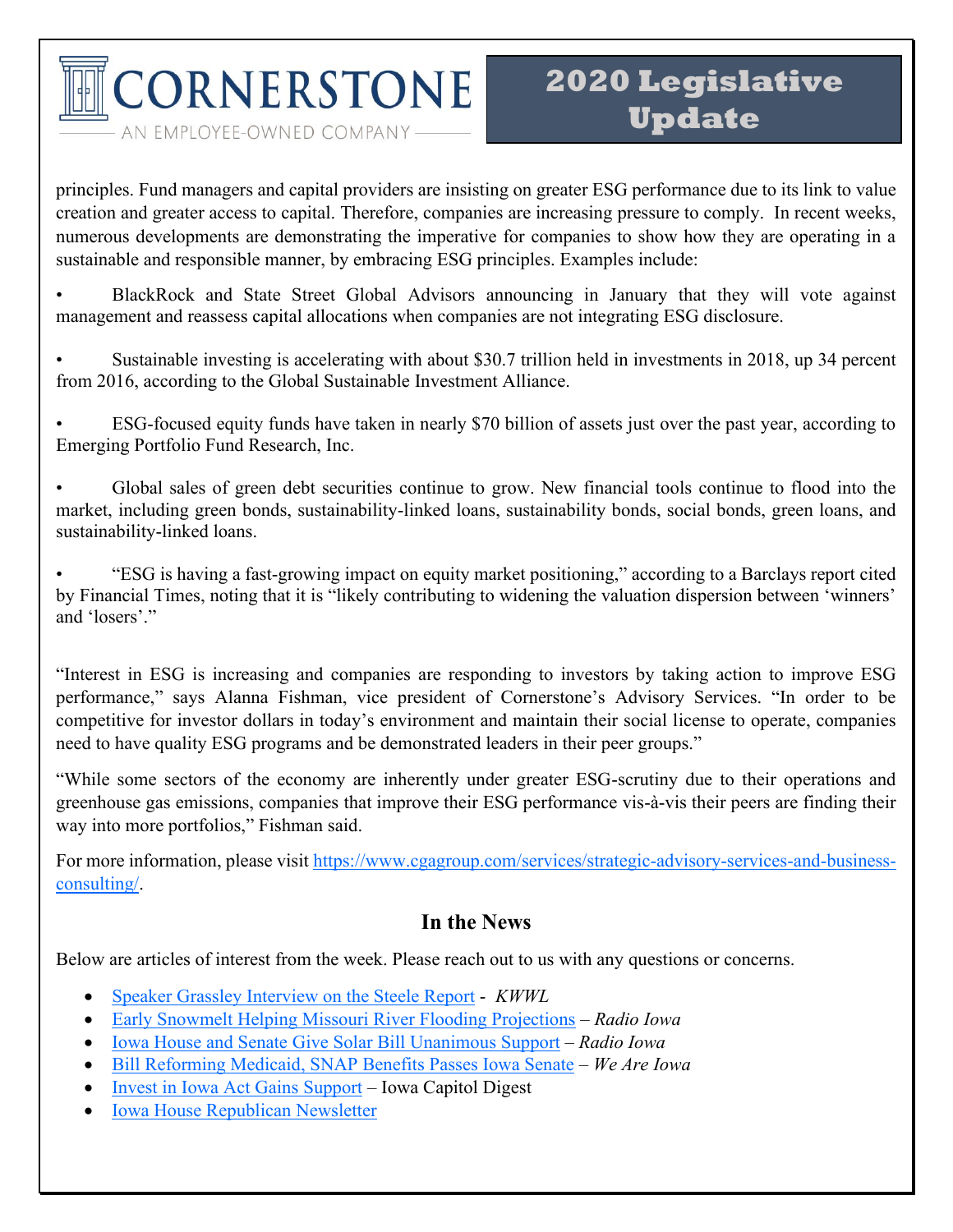**CORNERSTONE** AN EMPLOYEE-OWNED COMPANY-

## **2020 Legislative Update**

### **Next Week Capitol Schedule**



#### **Forums**

A comprehensive list of forums can be found [here.](http://www.infonetiowa.org/calendar/events/) A list of the forums for this coming weekend is provided below. For more detailed information, click on the link.

03/06/2020 *8:00 AM - 9:00 AM* [Legislative Forum-Corydon](http://www.infonetiowa.org/calendar/events/event-3742/) 03/06/2020 *8:30 AM - 9:30 AM* [Legislative Forum-Eagle](http://www.infonetiowa.org/calendar/events/event-3770/)  **[Grove](http://www.infonetiowa.org/calendar/events/event-3770/)** 03/06/2020 *9:00 AM - 10:30 AM* [Officer Hours-Ankeny](http://www.infonetiowa.org/calendar/events/event-3486/) 03/06/2020 *9:00 AM - 10:00 AM* [Spill the Beans-Greenfield](http://www.infonetiowa.org/calendar/events/event-3712/) 03/06/2020 *10:00 AM - 11:00 AM* [Legislative Forum-Allison](http://www.infonetiowa.org/calendar/events/event-3772/) 03/06/2020 *10:00 AM - 11:00 AM* [Legislative Forum-Clarion](http://www.infonetiowa.org/calendar/events/event-3771/) 03/06/2020 *10:00 AM - 11:00 AM* [Legislative Forum-Chariton](http://www.infonetiowa.org/calendar/events/event-3743/) 03/06/2020 *11:00 AM - 12:00 PM* [Spill the Beans-Perry](http://www.infonetiowa.org/calendar/events/event-3713/) 03/06/2020 *11:30 AM - 1:00 PM* [Legislative Updates-Ankeny](http://www.infonetiowa.org/calendar/events/event-3487/) 03/06/2020 *11:30 AM - 1:00 PM* [Legislative Updates-Ankeny](http://www.infonetiowa.org/calendar/events/event-3596/) 03/06/2020 *12:00 PM - 1:00 PM* [Legislative Forum-Osceola](http://www.infonetiowa.org/calendar/events/event-3744/) 03/06/2020 *12:00 PM - 1:00 PM* [Legislative Forum -](http://www.infonetiowa.org/calendar/events/event-3686/) [Hawarden](http://www.infonetiowa.org/calendar/events/event-3686/) 03/06/2020 *1:00 PM - 2:00 PM* [Legislative Forum-Belmond](http://www.infonetiowa.org/calendar/events/event-3773/) 03/06/2020 *1:00 PM - 2:00 PM* [Legislative Forum-Clear Lake](http://www.infonetiowa.org/calendar/events/event-3774/) 03/06/2020 *2:00 PM - 3:00 PM* [Legislative Forum-Leon](http://www.infonetiowa.org/calendar/events/event-3745/) 03/07/2020 *8:00 AM - 10:00 AM* [Coffee with the Mayor-](http://www.infonetiowa.org/calendar/events/event-3644/)[Prairie City](http://www.infonetiowa.org/calendar/events/event-3644/) 03/07/2020 *8:00 AM - 9:00 AM* [Spill the Beans-Guthrie](http://www.infonetiowa.org/calendar/events/event-3714/)  **[Center](http://www.infonetiowa.org/calendar/events/event-3714/)** 03/07/2020 *8:30 AM - 10:30 AM* [Legislative Wakeup-Ames](http://www.infonetiowa.org/calendar/events/event-3488/) 03/07/2020 *8:30 AM - 10:00 AM* [Legislative Coffee-Council](http://www.infonetiowa.org/calendar/events/event-3490/)  [Bluffs](http://www.infonetiowa.org/calendar/events/event-3490/) 03/07/2020 *9:00 AM - 10:00 AM* [Listening Post -](http://www.infonetiowa.org/calendar/events/event-3687/) Fairbank 03/07/2020 *9:00 AM - 10:00 AM* [Listening Post-Muscatine](http://www.infonetiowa.org/calendar/events/event-3775/) 03/07/2020 *9:00 AM - 10:15 AM* [Legislative Coffee-Council](http://www.infonetiowa.org/calendar/events/event-3597/)  [Bluffs](http://www.infonetiowa.org/calendar/events/event-3597/) 03/07/2020 *9:00 AM - 10:30 AM* [Eggs and Issues-Spencer](http://www.infonetiowa.org/calendar/events/event-3489/) 03/07/2020 *9:30 AM - 11:00 AM* [Legislative Forum-Ottumwa](http://www.infonetiowa.org/calendar/events/event-3646/) 03/07/2020 *9:30 AM - 11:00 AM* [Legislative Forum -](http://www.infonetiowa.org/calendar/events/event-3645/) [Dubuque](http://www.infonetiowa.org/calendar/events/event-3645/) 03/07/2020 *9:30 AM - 11:00 AM* [Cracker Barrel-Dubuque](http://www.infonetiowa.org/calendar/events/event-3598/) 03/07/2020 *10:00 AM - 11:00 AM* [Legislative Forum-Dewitt](http://www.infonetiowa.org/calendar/events/event-3649/) 03/07/2020 *10:00 AM - 11:00 AM* [Legislative Coffee-Denison](http://www.infonetiowa.org/calendar/events/event-3599/) 03/07/2020 *10:00 AM - 11:00 AM* [Listening Post-Hiawatha](http://www.infonetiowa.org/calendar/events/event-3647/) 03/07/2020 *10:00 AM - 11:30 AM* [Forum-Mason City](http://www.infonetiowa.org/calendar/events/event-3715/) 03/07/2020 *11:00 AM - 12:00 PM* [Listening Post-Durant](http://www.infonetiowa.org/calendar/events/event-3716/) 03/07/2020 *11:00 AM - 12:00 PM* [Listening Post-Carter Lake](http://www.infonetiowa.org/calendar/events/event-3600/) 03/07/2020 *11:30 AM - 12:30 PM* [Eggs & Issues-Spirit Lake](http://www.infonetiowa.org/calendar/events/event-3650/) 03/07/2020 *11:30 AM - 12:30 PM* [Eggs and Issues-Okoboji](http://www.infonetiowa.org/calendar/events/event-3491/) 03/07/2020 *12:00 PM - 1:00 PM* [Listening Post -](http://www.infonetiowa.org/calendar/events/event-3688/) Jesup 03/07/2020 *12:30 PM - 1:30 PM* [Listening Post-Wilton](http://www.infonetiowa.org/calendar/events/event-3717/) 03/07/2020 *1:00 PM - 2:00 PM* [Listening Post-Mechanicsville](http://www.infonetiowa.org/calendar/events/event-3776/)